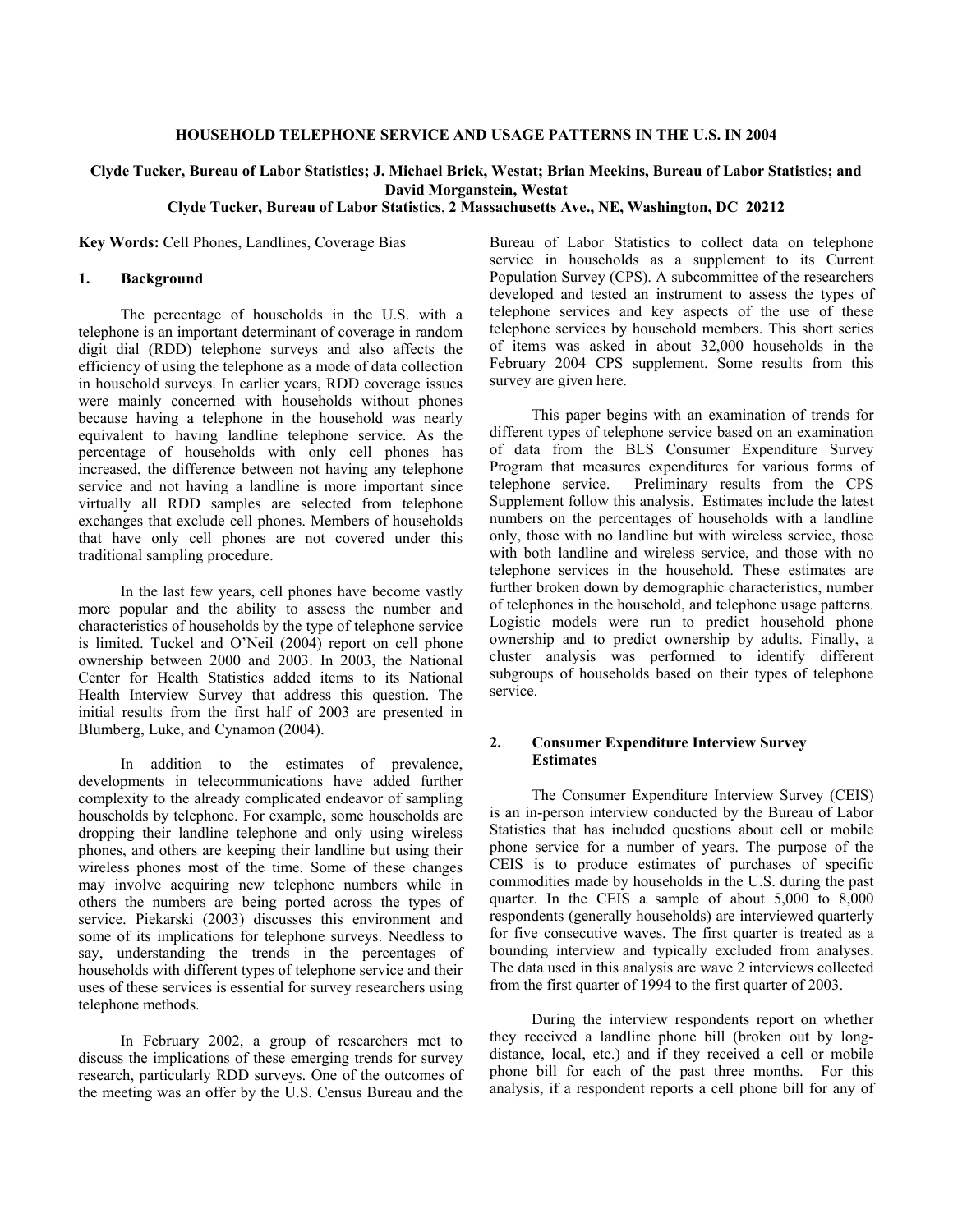the past three months they are considered to have cell phone service during that quarter. Likewise, if a household received a local or long distance (not calling card) phone bill for any of the past three months then they are considered to have landline service. In this way, four groups of households are formed based on their reported telephone service—those with both landline and cell service, those with landline service only, those with cell service only, and those with no phone service. Based on other research, we know that purchases are not reported without error and the probability of not reporting an actual purchase can be high, although utilities seem to have a lower error rate than other commodities. Therefore, we would expect that the CEIS underestimates both cell service users and landline service users, resulting in upwardly biased estimates for no-phone households. Because of this potential for bias, results from the CEIS were analyzed primarily to assess trends in telephone service in households.

Figure 1 shows the percentage of households in the CEIS that reported telephone bill in a given quarter from the first quarter of 1994 to the first quarter of 2003 (each point in the figure represents a quarterly estimate), by the type of bill.

The percentage of households reporting a cell phone bill rose steadily from about two percent in the first quarter of 1994 to about 25 percent in the first quarter of 2001. At that point, the percentage began increasing at a much greater pace, and by the first quarter of 2003 approximately 47 percent of households received a cell phone bill. As shown in Figure 2, less than 1 percent of households received only a cell phone bill (no landline bill) through the first quarter of 2001. The percentage then rises, accompanying the aforementioned dramatic increases in cell phone bills. The percentage of households only receiving a cell phone bill increased dramatically from less than 1 percent to over 4 percent between the first quarter of 2001 and the first quarter of 2003.

We also tabulated the CEIS over time for various types of households, but do not show these tables here. Some of the highlights of the bivariate analyses are that cell-only households are more likely to be student housing units, rented households, single-person households, located in urban areas, and households that are not in the highest income quartile. These characteristics are consistent with the data collected in the CPS discussed below.



*Source: Consumer Expenditure interview Survey, Bureau of Labor Statistics* 

Figure 1. Estimates of percentage of households reporting telephone service between 1994 and the first quarter of 2003, by type of service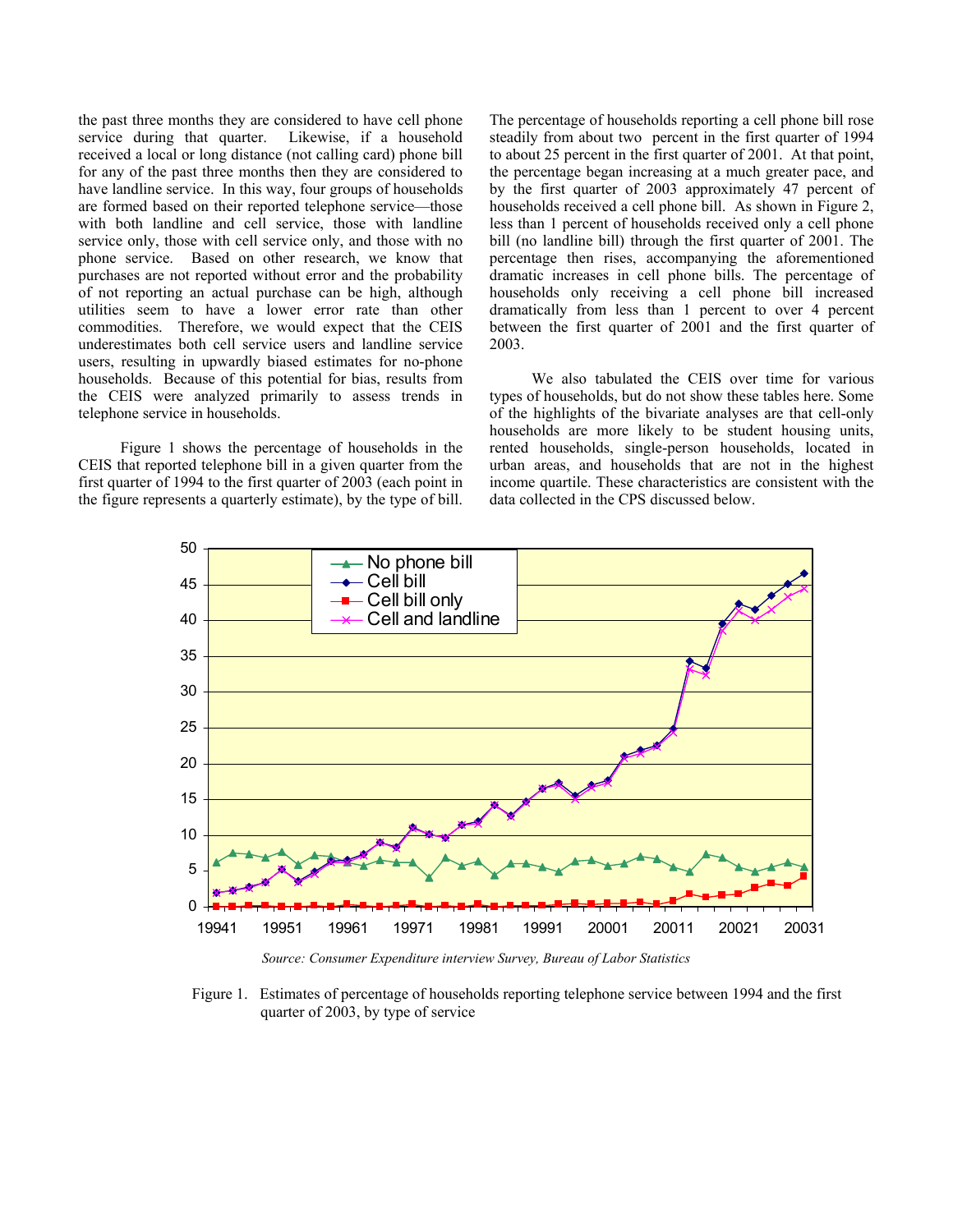

*Source: Consumer Expenditure Interview Survey, Bureau of Labor Statistics* 

Figure 2. Estimates of percentage of households reporting having expenditures only for Mobile telephone service between 1994 and the first quarter of 2003

## **3. CPS Supplement Questionnaire Development and Evaluation**

The development of the items for the CPS supplement was initiated by a subgroup of attendees of the Cell Phone Summit meeting. The members included experts from government, academia, and the private sector. The work was coordinated by Clyde Tucker and Mike Brick. The group prepared a research agenda that identified the primary objective of the supplement was to classify households by the type of telephone service (landline only, landline and cell, cell only, and no service). A secondary goal was to classify members in households with landline and cell service by their type of usage. Since the items were to be in a supplement to the CPS, the length of the interview had to be very short, and could not exceed two minutes in total.

The first draft of the questionnaire was developed using items from existing surveys, to the extent possible. Charlotte Steeh of Georgia State University and Ed Cohen of Arbitron provided questionnaires that had been used in earlier cell phone surveys so that items could be extracted from them. Initial drafts of the questionnaire were vetted by the group using email and an in-person meeting at BLS.

The initial draft of the instrument from this process was tested and refined using cognitive interviewing techniques. David Cantor and Tracy Hagerty-Heller of Westat conducted three rounds of concurrent and debriefing interviews with individuals over the telephone. The interviews included some persons who only had cell phones. After each round, the items were revised based on observations from the interviews. The final draft of the instrument was also reviewed and approved by the initial group of experts.

The instrument was then sent to the Census Bureau, where it was formatted. A few minor revisions were also made to accommodate administration in the CPS. The appendix contains the wording for the items in the supplement. The skip patterns and detailed fills used in the computer administration of the interview are not shown in this layout.

James Esposito of BLS developed and implemented two methods to evaluate the items as they were administered in the CPS. One method was interviewer debriefings. Two interviewer debriefing sessions were conducted, each consisting of about 20 CPS telephone interviewers from the centralized facilities (one in Tucson, AZ and the other in Hagerstown, MD). Both English and Spanish speaking interviewers participated in the debriefings. The second evaluation method was behavior coding in the same two centralized telephone facilities. All the behavioral coding or interaction coding was done by Esposito while listening to production interviews. A complete report on the findings from the interviewer debriefings and the behavioral coding is available from BLS.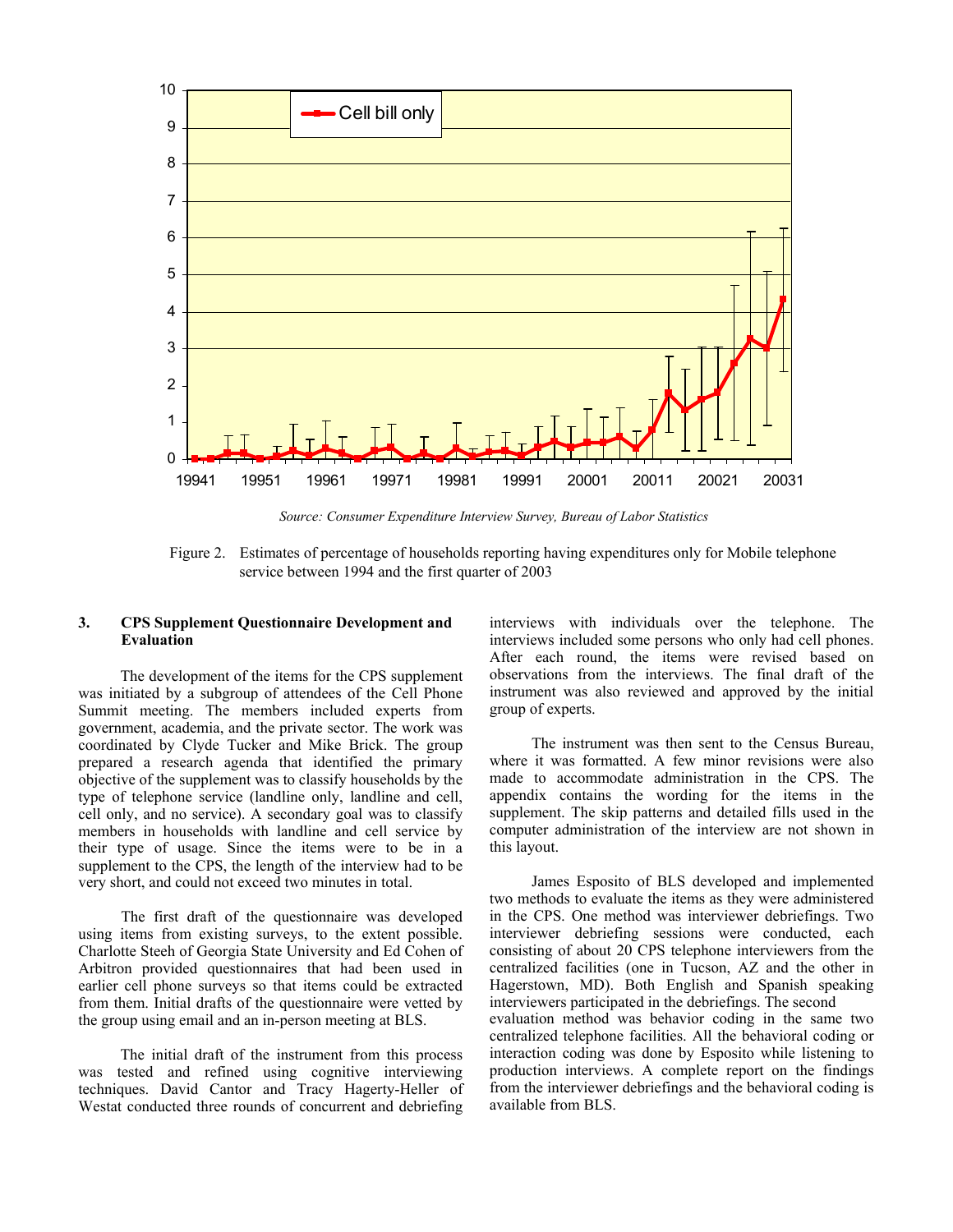In the cognitive testing during questionnaire development and in the evaluation of the production of the interviews, some ideas and constructions were identified as being difficult for either the respondent or the interviewer. In particular, Q3 raised the most concerns. The lack of a specific reference period, not having a code for 'half the time,' and the difficulty in reporting for other members of the household were noted in all the development and evaluation work. These efforts show that the interview could be improved and should be considered if the items are used again. Nevertheless, we concluded from the evidence that households were usually able to answer the questions about telephone service reliably, especially the items that addressed the primary objective of classifying the household by type of telephone service.

## **4. Current Population Survey Estimates**

The development of the CPS Supplement was motivated by a desire to assess the potential for coverage bias in RDD surveys and to investigate procedures to reduce this bias. If survey designers exclude households that only have cell phones in an RDD study, then it will result in undercoverage. The bias due to that undercoverage can be estimated from the CPS Supplement. Even if cell-only households are excluded, the data from the supplement can help to inform the development of procedures for benchmarking statistics to reduce coverage bias.

Our initial examination of the data focuses on answering the following questions: How are cell-only households (and persons) different from households (and persons) who receive calls via landlines? Is the cell phone a personal device in which only one person is accessible by one cell phone number? How are selection probabilities (and therefore survey weights) affected by access to cell phones, such as the number of unique cell numbers in a household or the number of people who use the same cell number?

To address these questions, descriptive statistics from cross tabulations of supplement data are presented first. Next, logistic regressions to predict phone ownership from demographic variables and cluster analysis of cell-only households (and persons) are given to search for important groupings of cell-only households. Each of these analyses are discussed in turn. Although we have not yet computed sampling errors for the estimates from the supplement, a lower limit of those errors can be based on simple random sampling inflated to account for the expected design effect. The sample of 32,000 insures that the sampling errors of percentages are relatively small. For a 1 percent statistic, the standard error (s.e.) would be .06 percent , while a 25 percent item would have a s.e. of only .24 percent . Thus, differences between subgroups in excess of 1 percent are likely to be statistically significant. Even if the design effect increased the confidence interval width by 50 percent , far greater than its likely impact given the CPS design, the differences noted

below would be statistically significant. Due to instrument problems and other nonresponse, some cases are imputed. The distribution using the imputed values is believed to more accurately represent the population.

Across the entire sample in February 2004, the majority of households have both landline and cell phone service (51.7%). Six percent of the surveyed households have only cell phone service, while 37.2 percent have only a landline in their household. The remaining 5.1 percent have neither landline or cell phone service.

Table A presents some key household characteristics. The table indicates that the proportion of cell-only households is smaller in the Northeast (4.2%) than in the other three regions (6.0 - 6.7%), and that the proportion of cell-only households is larger in central cities (7.9%) than households outside of central cities (5.2 - 6.0%). Further, the percent of one-person households that are cell-only (8.7%) is greater than that of larger households (5.7-6.0%). The table shows that cell-only households constitute a much larger proportion of rented units (11.8%) than of owned units (3.7%) and, related to this, a much larger proportion of multiunit dwellings (11.7%) than single unit dwellings (4.6%).

Table A. Telephone service status of U.S. households

|                       | Landline or | Cell |      |
|-----------------------|-------------|------|------|
| Group                 | both        | only | None |
| Total                 | 88.8        | 6.0  | 5.1  |
| Region                |             |      |      |
| Northeast             | 91.4        | 4.2  | 4.5  |
| Midwest               | 89.6        | 6.1  | 4.3  |
| South                 | 87.2        | 6.7  | 6.0  |
| West                  | 88.5        | 6.3  | 4.9  |
| Metropolitan          |             |      |      |
| Central city          | 84.6        | 7.9  | 6.9  |
| MSA, non-Central city | 90.9        | 5.2  | 4.0  |
| Non-MSA               | 89.5        | 5.3  | 5.2  |
| Household size        |             |      |      |
| 1 Person              | 83.4        | 8.7  | 7.2  |
| More than 1 person    | 89.5        | 5.7  | 4.8  |
| Home ownership        |             |      |      |
| Own                   | 93.6        | 3.7  | 3.1  |
| Rent                  | 77.2        | 11.8 | 10.0 |
| Dwelling unit         |             |      |      |
| Single unit           | 91.7        | 4.6  | 3.9  |
| Multi-unit            | 78.0        | 11.7 | 9.4  |

Table B gives some person level characteristics for adults 15 and older. It shows that while only 5.7 percent of adults live in cell-only households, 18 percent of persons 15- 24 have cell phones only. Older persons have a much lower level of cell-only access  $(2.5 - 9.0\%)$ . Hispanics have the highest level of cell-only ownership (7.2%), followed by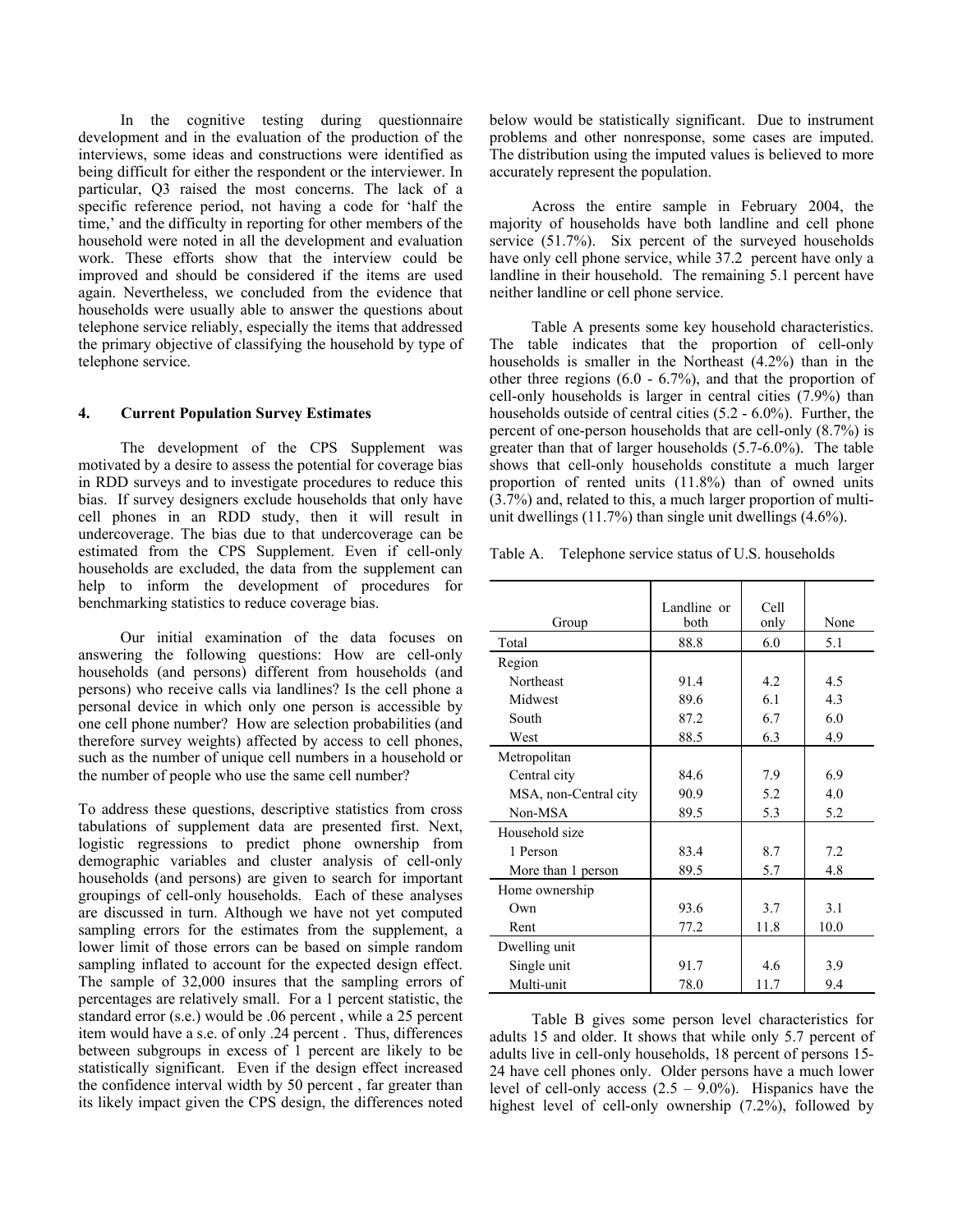Black, non-Hispanics (6.3%), and other races have the lowest level (5.4%). Not married adults have a notably higher cellonly ownership (10.5%) than the married (3.8%). Those with a masters or higher educational level have the lowest cell-only ownership (3.1%); whereas, those with less education range from 5.2 percent to 6.5 percent.

| Table B. | Telephone service status for adults 15 and over |  |
|----------|-------------------------------------------------|--|
|          |                                                 |  |

|                           |      | Land | Cell |      |
|---------------------------|------|------|------|------|
|                           | Both | only | only | None |
| Total                     | 51.6 | 37.9 | 5.7  | 4.7  |
| Age                       |      |      |      |      |
| 15-24                     | 41.1 | 29.6 | 18.0 | 9.6  |
| $23 - 34$                 | 53.5 | 30.2 | 9.6  | 6.1  |
| 35-54                     | 60.4 | 31.0 | 5.0  | 3.9  |
| $55+$                     | 39.7 | 53.9 | 2.5  | 4.1  |
| Race                      |      |      |      |      |
| Hispanic                  | 39.4 | 43.0 | 7.2  | 9.1  |
| <b>Black Non-Hispanic</b> | 42.1 | 43.5 | 6.3  | 7.9  |
| Other                     | 55.0 | 36.3 | 5.4  | 3.5  |
| Marital status            |      |      |      |      |
| Married                   | 55.9 | 37.1 | 3.8  | 3.5  |
| Not married               | 41.1 | 39.9 | 10.5 | 7.6  |
| <b>Education</b> level    |      |      |      |      |
| Less than high school     | 37.4 | 48.2 | 6.0  | 8.1  |
| High school diploma       | 45.7 | 43.2 | 5.8  | 5.2  |
| Some college              | 57.4 | 32.8 | 6.5  | 3.5  |
| Bachelor's degree         | 65.0 | 27.3 | 5.2  | 2.6  |
| Masters or more           | 65.5 | 29.4 | 3.1  | 2.3  |

The next tables deal with the issue that multiple phone numbers in a household create inefficiency in the sample design because a person can be reached by more than one unique number and their chances of selection are increased. Variation in survey weights due to these multiple selection chances gives rise to a design effect, which in this case will increase sampling errors for estimates. A common approximation is that the design effect is equal to the square of the coefficient of variation (cv) of the survey weights plus one. Thus, the questions about the number of unique phone numbers provides an estimate of the distribution of survey weights, their cv, and therefore the potential design effect. What is more, added complexity is required in the survey instrument to determine how many unique numbers are available and to which potential respondent. Survey quality is impacted by both the accuracy of the responses to probes about this topic and the added length of the required questions.

Table C gives a result consistent with most RDD surveys in our experience, showing that three to four percent of households have more than two unique land line phone numbers. This results in a modest design effect in RDD surveys of landlines.

| Number of<br>landlines | Land $&$ cell | Land only |
|------------------------|---------------|-----------|
|                        |               |           |
|                        | 88.1          | 96.4      |
|                        | 10.6          | 3.2       |
| $3+$                   | 1.4           | 0.3       |
| Mean                   | 1.14          | 1.04      |

Table C. Number of telephones in household, by type of service

Table D shows the situation arising from inclusion of cell phones, and suggests a much wider variation in survey weights and a much larger design effect. Only 41 percent of the household can be reached by a single cell number while 17 percent can be reached by three or more cell numbers. Of course, if each cell owner is the only user of their phone, then this issue does not arise because there is one-to-one link between the cell phone number and a particular adult (this statement assumes that the survey is of persons and not households where multiple cell phones would still create problems in having multiple chances of being selected)**.**

| Table D. Number of cell lines in household, by type of |
|--------------------------------------------------------|
| service                                                |

| Number of<br>cell lines | Land $&$ cell | Cell only |
|-------------------------|---------------|-----------|
|                         |               |           |
|                         | 41.1          | 56.3      |
| 2                       | 42.1          | 32.1      |
| 3                       | 11.4          | 9.5       |
|                         | 4.3           | 1.7       |
| $5+$                    | 1.1           | 0.4       |
| Mean                    | 1.83          | 1.58      |

Table E indicates this is not the case. In most households where at least one person owns a cell, that cell is used by more than one person.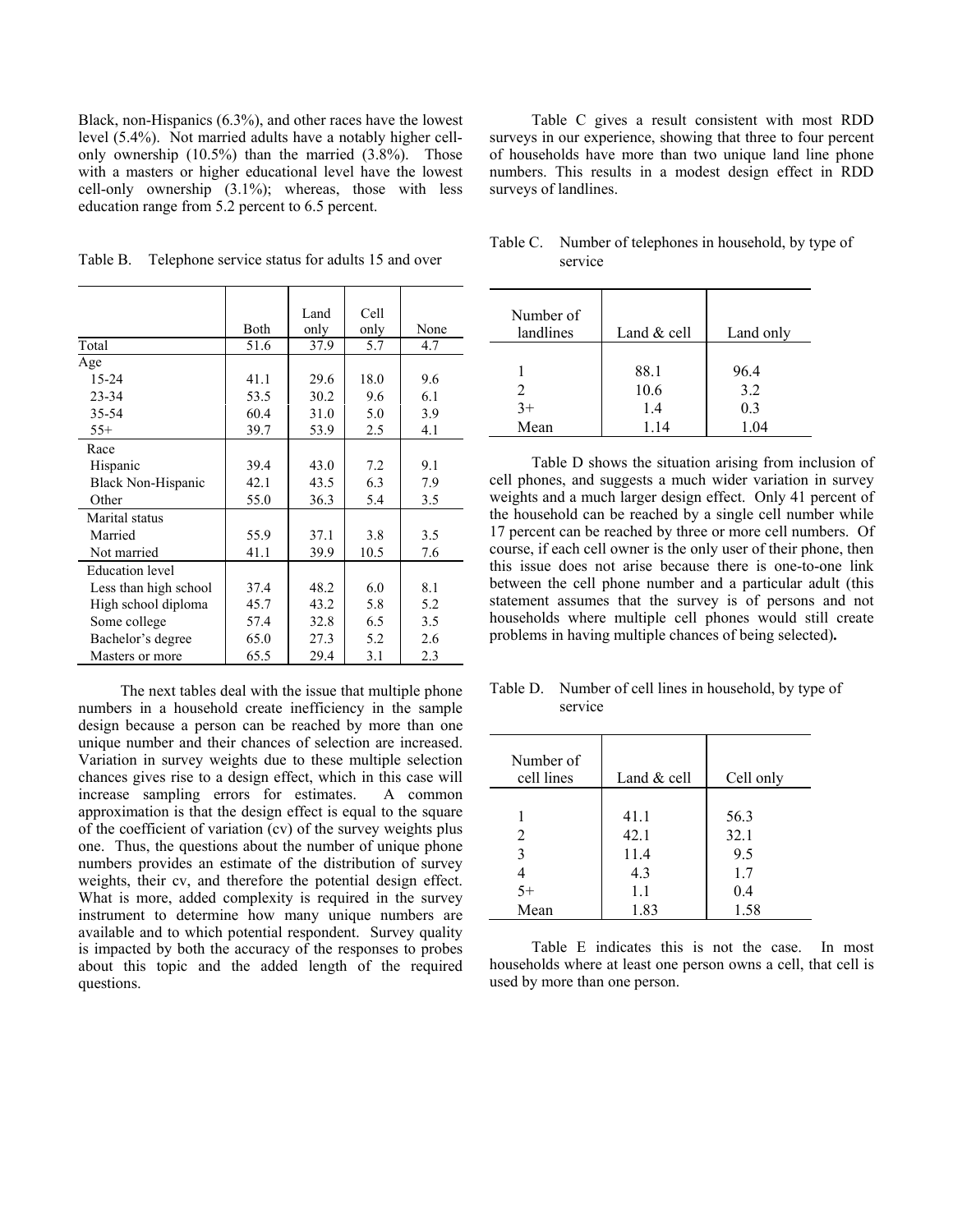| Number of<br>cell phones | Land $&$ cell | Cell only |
|--------------------------|---------------|-----------|
|                          | 79.9          | 59.4      |
|                          | 64.4          | 53.9      |
|                          | 48.4          | 47.7      |
|                          | 45.9          | 43.1      |

Table E. Percent of households with cell phones in which at least one cell is answered by more than one person, by number of cells in household

To explore possible approaches to reduce coverage bias, logistic regressions were run to predict phone ownership from demographic characteristics. The variables that predict phone ownership categories may also be useful for determining which ones are appropriate for benchmarking survey weights. The results of the regression models, as expected, supported the descriptive results given above. These analyses are weighted and scaled to the sample size, but this does not fully reflect the sample design in the estimation of standard errors. Nevertheless, given the large sample size, it is expected that estimated coefficients are statistically significant.

The analysis shows that the type of units (single, multi-unit), family type, tenure and region are good predictors of household phone ownership. Age, race, marital status, education, employment and an interaction between age and education and between race and employment are good predictors of phone ownership for adults.

 Lastly, a cluster analysis of cell-only households was undertaken to determine if any subgroups of interest could be identified within this population. Where the logistic modeling was valuable to search for main effects and direct interactions that predicted categories of phone ownership, cluster analysis was used to identify subgroups within the cell-only population. Five distinct groups of households with cell phones only were identified. These groups and the percent of the total population of cell phone households are: (1) Households in the N.E. or Mid-west with children (9.3%); (2) Households in the N.E. or Midwest without children (7.4%); (3) Households in the South or West, in central cities OR not in central cities but with children and in rented units (44.2%); (4) Households in the South or West, not in central cities in rented units and had no children (3.0%); and (5) Households in the South or West, outside of MSAs OR in owned units and were not in central cities (36.2%). Further analysis is needed to determine if these exploratory findings are confirmed.

## **5. Discussion**

These results provide a glimpse into the likely future of telephone surveys. The collection of data in 2004 was timely because it is likely that this is the first time in history in which the percentage of households that have only cell phone service is greater than those with no phone service. In fact, these two groups of households are diverging, with those without service continuing to shrink, perhaps because households that formerly had no service are acquiring cell phones, and those with cell-only service are continuing to grow. As the CEIS indicates, the number of cell-only households is increasing at a quick pace. Of course, it's likely that the number will reach a plateau, but there is no indication that plateau is near-at-hand.

As noted in the article, data from some households were unintentionally excluded from the February CPS supplement. Data from the excluded types of households is planned for data collection in December 2004. Once these data are combined with the already collected data from February, a final report will be produced and is expected to be released in early 2005. The trends from the CEIS also will continue to be monitored.

The results from these surveys indicate that survey researchers planning future studies will need to develop methods to include cell-only households in their samples to combat the potential bias due to undercoverage. In addition to developing new sampling methodologies, operational methods for actually contacting cell phone owners and convincing them to participate are needed. Some work on these new procedures has already begun (e.g., Steeh 2004), and more will follow.

An expanded group of researchers will meet once again in January 2005 in New York to review what has been learned, and to map out future directions needed to incorporate cell phones into telephone surveys.

## **6. References**

- Blumberg, S., Luke, J., and Cynamon, M. (2004). *Has Cord-Cutting Cut in Random-Digit-Dialed Health Surveys? The Prevalence and Impact of Wireless Substitution.* Eighth conference on health survey research methods, pp. 137- 142.
- Piekarski, L. (2003). *Cellular Phones: Challenges and Opportunities.* Survey Research, pp.34(2).
- Steeh, C. (2004). *A New Era for Telephone Surveys.* Paper presented at American Association of Public Opinion Research, Phoenix, AZ.